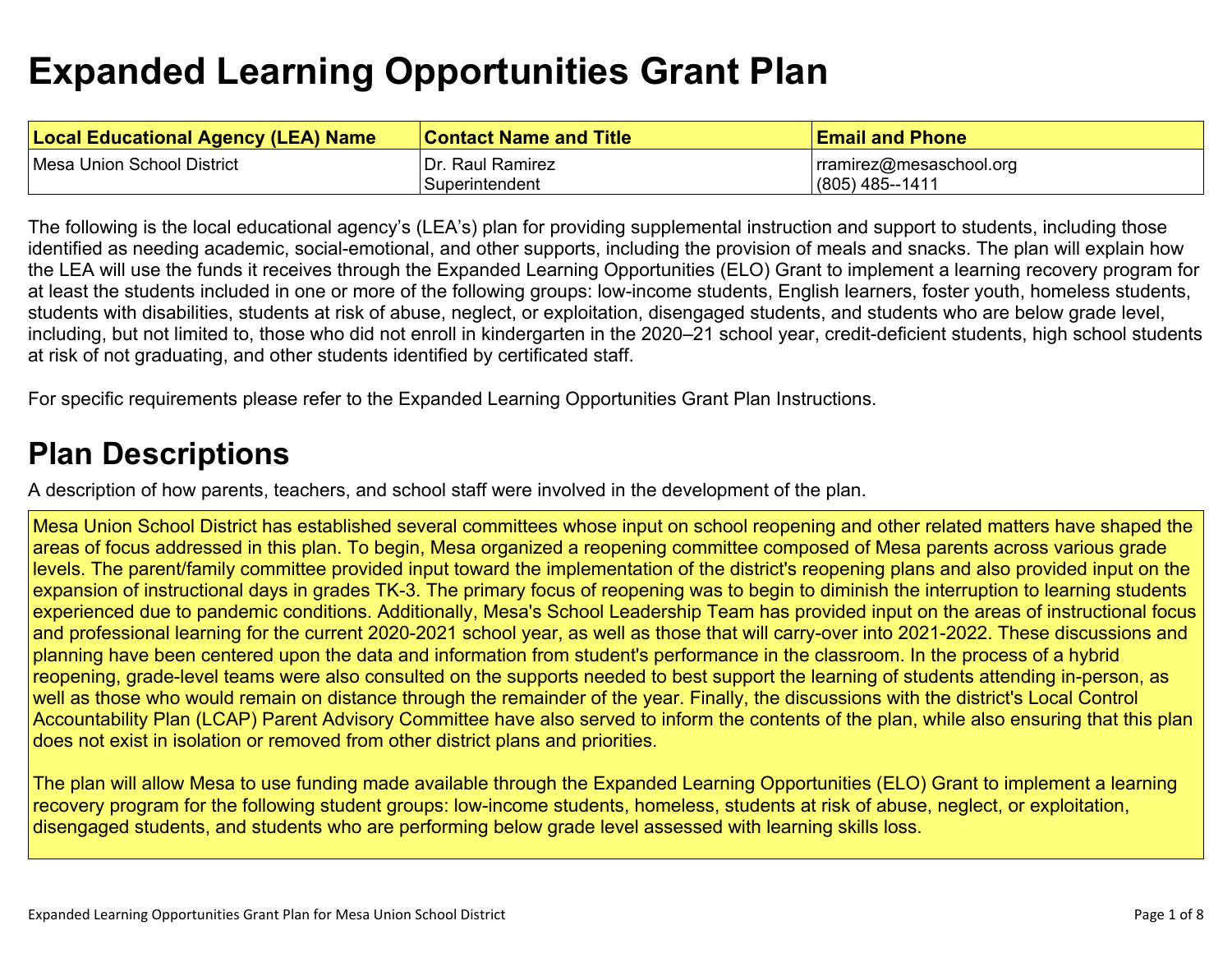[A description of how students will be identified and the needs of students will be assessed.](#page-6-2) 

Students were identified by using our local assessment data, as well as staff recommendation and parental consultation. Mesa Union will also use local assessment data in lieu of CAASPP standardized assessments for end-of-year results. Mesa's staff and SST team have also played a key role in the identification of those students struggling with not only academics and attendance/engagement, but social-emotional needs. In addition to the assessments, students were also identified based on attendance, engagement, and social-emotional needs. The use of our multi-tiers of student support also helped to identify the students and grade levels in greatest need of support and intervention as well as in some cases acceleration. As a very low socio-economic community there is a need for support in academics, nutrition, socialemotional care, and mental health supports. Throughout the school year, survey results from parents, students, and staff also played a large role in the identification of students and the needs specific to Mesa Union.

[A description of how parents and guardians of students will be informed of the opportunities for supplemental instruction and support.](#page-6-3) 

Mesa Union is planning is to share the assessment results of the end-of-year formative assessments with parents and families. Students achieving below standard and in need of additional academic support will be identified for extended learning opportunities and/or intervention, including summer learning in 2021 and 2022. Parent outreach will take place in-person, virtually, and phone calls, as well as Parent Square. Mesa Union will encourage the participation of the students in the upper grades/middle school in order to maximize engagement and support. Multi-year planning and continued communication with parents/families as partners will be critical to efforts to address learning interruptions brought upon by pandemic. Mesa will continue to approach communication via consistent, honest, and authentic communication that will ensure we meet the needs of all our students.

[A description of the LEA's plan to provide supplemental instruction and support.](#page-6-4) 

Mesa Union will utilize Expanded Learning Opportunity grant funding to supplement and augment instructional and academic supports. The plan spans core instruction through extended and expanded learning opportunities. This plan will allow Mesa to use the funds it receives through the grant to improve the quality of the instructional program for all students, but focus primarily on the student groups identified earlier in this plan. These include low-income students, homeless and foster youth, as well as those who have experienced disengagement and social-emotional challenges during distance learning and/or hybrid learning. The Mesa Union School District will use the following tools, activities, and programs to provide the best supplemental instruction and support to all students:

- Expanded school year during summers of 2021 and 2022
- Strategic staffing placement of certificated and classified personnel
- Technology platforms to improve access to real-time student data
- Instructional materials for intervention programs
- Professional learning, development and training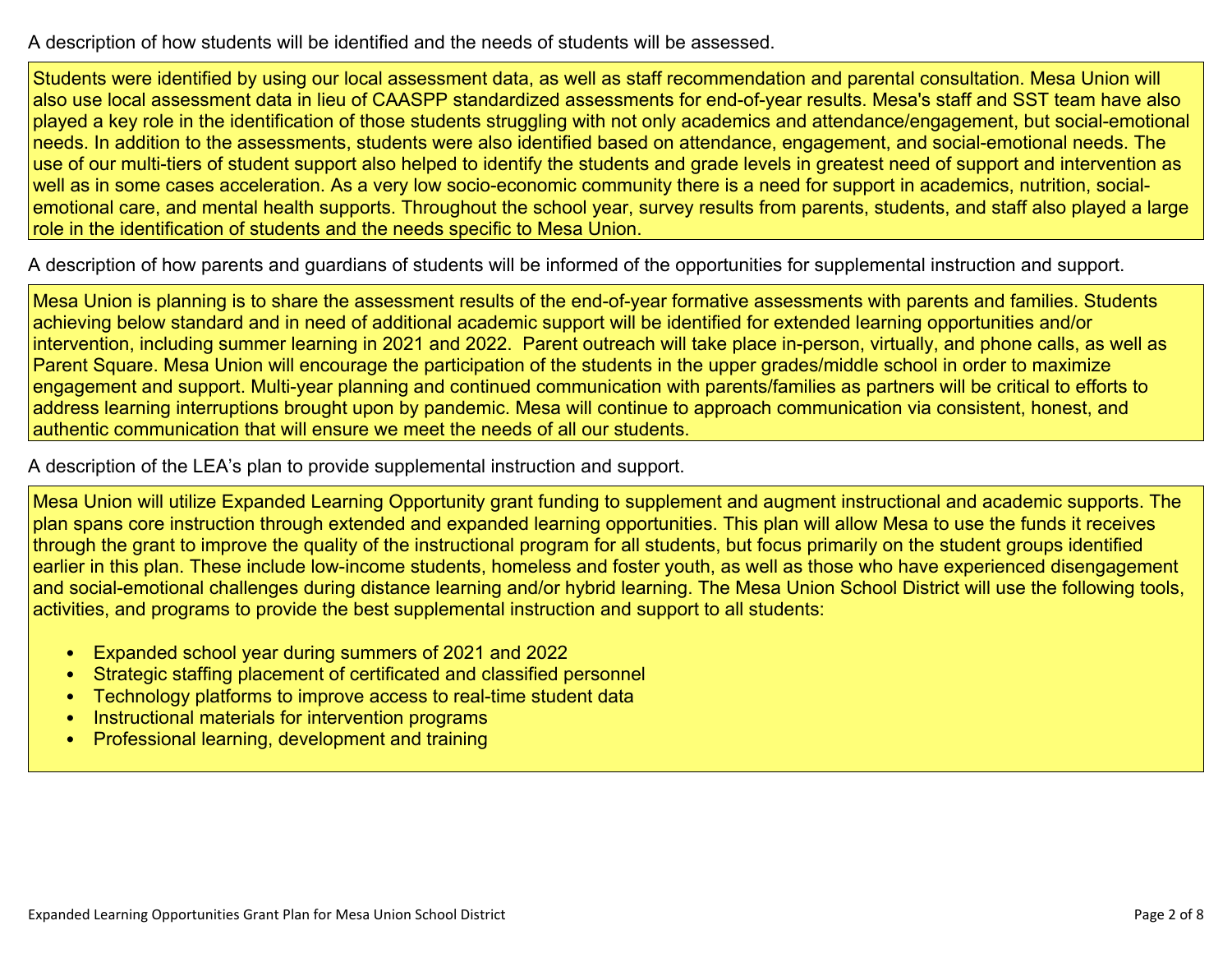# **[Expenditure Plan](#page-7-0)**

The following table provides the LEA's expenditure plan for how it will use ELO Grant funds to support the supplemental instruction and support strategies being implemented by the LEA.

| <b>Supplemental Instruction and Support Strategies</b>                                                                                                    | <b>Planned Expenditures</b> | <b>Actual Expenditures</b> |
|-----------------------------------------------------------------------------------------------------------------------------------------------------------|-----------------------------|----------------------------|
| Extending instructional learning time                                                                                                                     | \$63,755                    |                            |
| Accelerating progress to close learning gaps through the implementation, expansion,<br>or enhancement of learning supports                                | \$72,070                    |                            |
| Integrated student supports to address other barriers to learning                                                                                         | \$137,307                   |                            |
| Community learning hubs that provide students with access to technology, high-speed<br>internet, and other academic supports                              | \$0                         |                            |
| Supports for credit deficient students to complete graduation or grade promotion<br>requirements and to increase or improve students' college eligibility | \$0                         |                            |
| Additional academic services for students                                                                                                                 | \$0                         |                            |
| Training for school staff on strategies to engage students and families in addressing<br>students' social-emotional health and academic needs             | \$107,613                   |                            |
| <b>Total Funds to implement the Strategies</b>                                                                                                            | \$380,745                   |                            |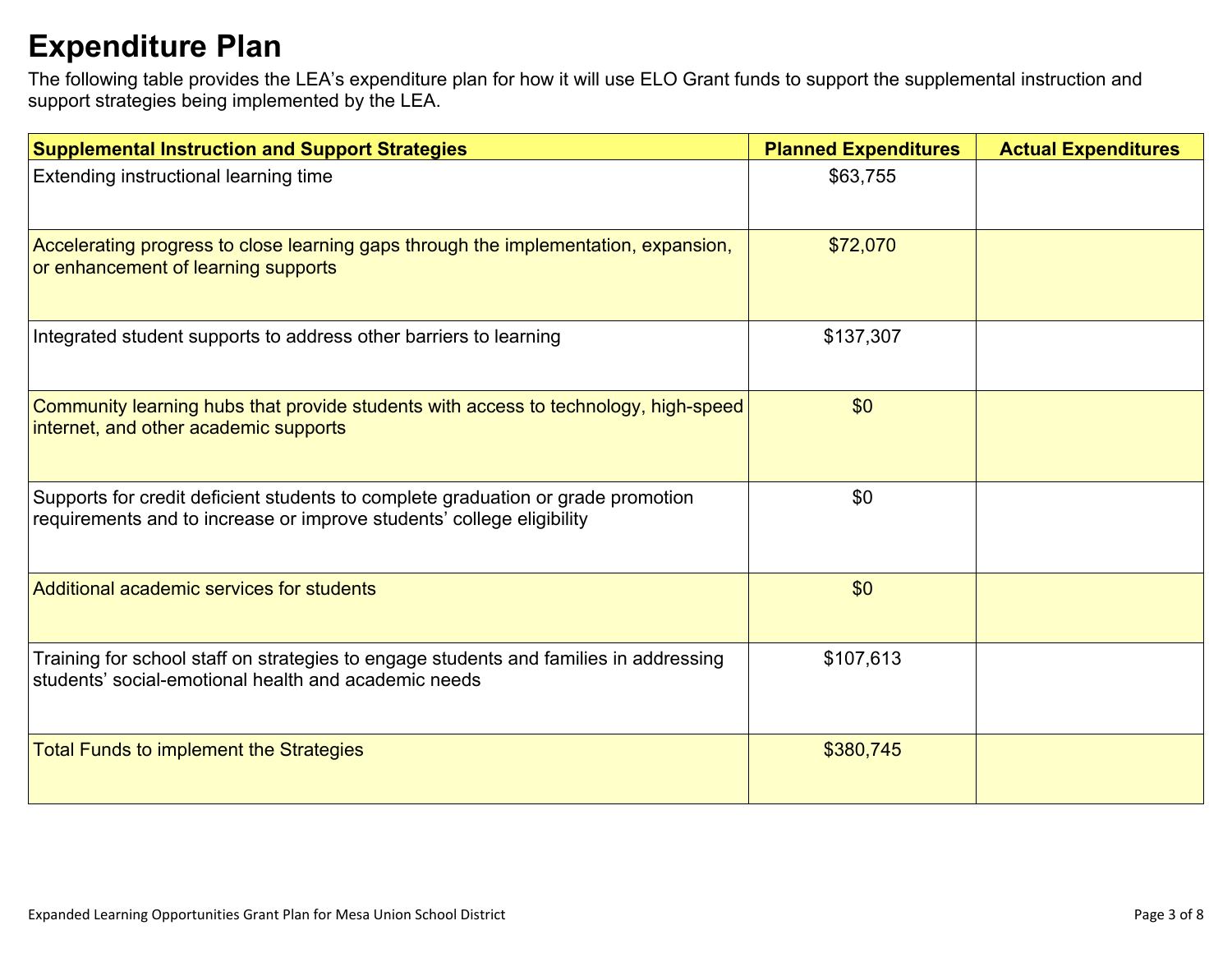[A description of how ELO Grant funds are being coordinated with other federal Elementary and Secondary School Emergency Relief Funds](#page-7-1)  [received by the LEA.](#page-7-1) 

The content of this plan will be coordinated in conjunction with other existing Mesa plans. Furthermore, any Elementary and Secondary School Relief fund expenditures will be based on students needs derived from past stakeholder input and academic results. Funding is being used to support all students in diminishing learning loss, providing a safe and orderly environment, and providing greater student engagement in academics and extracurricular activities. As such, maintaining school staffing at levels required to maintain a well-rounded and quality educational program will be a priority, as well as programs providing interventions and student supports. Finally, federal and state funds will continue to be utilized toward COVID mitigation efforts consistent with local and state health guidelines, which are likely to receive updates through the 2021-2022 school year.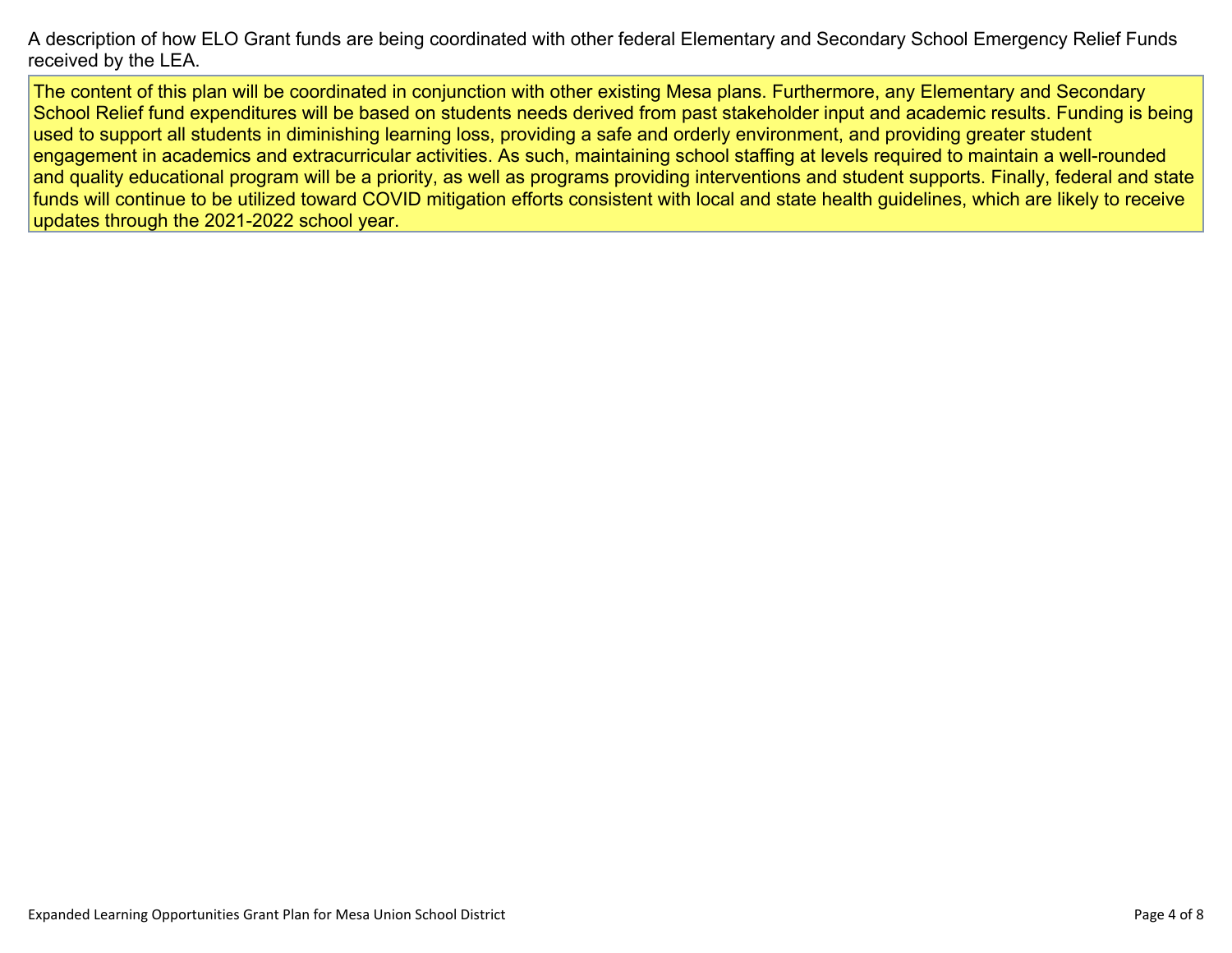### <span id="page-4-0"></span>**Expanded Learning Opportunities Grant Plan Instructions: Introduction**

The Expanded Learning Opportunities Grant Plan must be completed by school districts, county offices of education, or charter schools, collectively referred to as Local Educational Agencies (LEAs), that receive Expanded Learning Opportunities (ELO) Grant funds under California *Education Code* (*EC*) Section 43521(b). The plan must be adopted by the local governing board or body of the LEA at a public meeting on or before June 1, 2021, and must be submitted to the county office of education, the California Department of Education, or the chartering authority within five days of adoption, as applicable. The plan must be updated to include the actual expenditures by December 1, 2022.

*For technical assistance related to the completion of the Expanded Learning Opportunities Grant Plan, please contact [ELOGrants@cde.ca.gov](mailto:ELOGrants@cde.ca.gov).*<mailto:lcff@cde.ca.gov>

### **Instructions: Plan Requirements**

An LEA receiving ELO Grant funds under *EC* Section 43521(b) is required to implement a learning recovery program that, at a minimum, provides supplemental instruction, support for social and emotional well-being, and, to the maximum extent permissible under the guidelines of the United States Department of Agriculture, meals and snacks to, at a minimum, students who are included in one or more of the following groups:

- low-income.
- English learners,
- foster youth,
- homeless students,
- students with disabilities.
- students at risk of abuse, neglect, or exploitation,
- disengaged students, and
- students who are below grade level, including, but not limited to, those who did not enroll in kindergarten in the 2020–21 school year, creditdeficient students, high school students at risk of not graduating, and other students identified by certificated staff.

For purposes of this requirement

- "Supplemental instruction" means the instructional programs provided in addition to and complementary to the LEAs regular instructional programs, including services provided in accordance with an individualized education program (IEP).
- "Support" means interventions provided as a supplement to those regularly provided by the LEA, including services provided in accordance with an IEP, that are designed to meet students' needs for behavioral, social, emotional, and other integrated student supports, in order to enable students to engage in, and benefit from, the supplemental instruction being provided.
- "Students at risk of abuse, neglect, or exploitation" means students who are identified as being at risk of abuse, neglect, or exploitation in a written referral from a legal, medical, or social service agency, or emergency shelter.

*EC* Section 43522(b) identifies the seven supplemental instruction and support strategies listed below as the strategies that may be supported with ELO Grant funds and requires the LEA to use the funding only for any of these purposes. LEAs are not required to implement each supplemental instruction and support strategy; rather LEAs are to work collaboratively with their community partners to identify the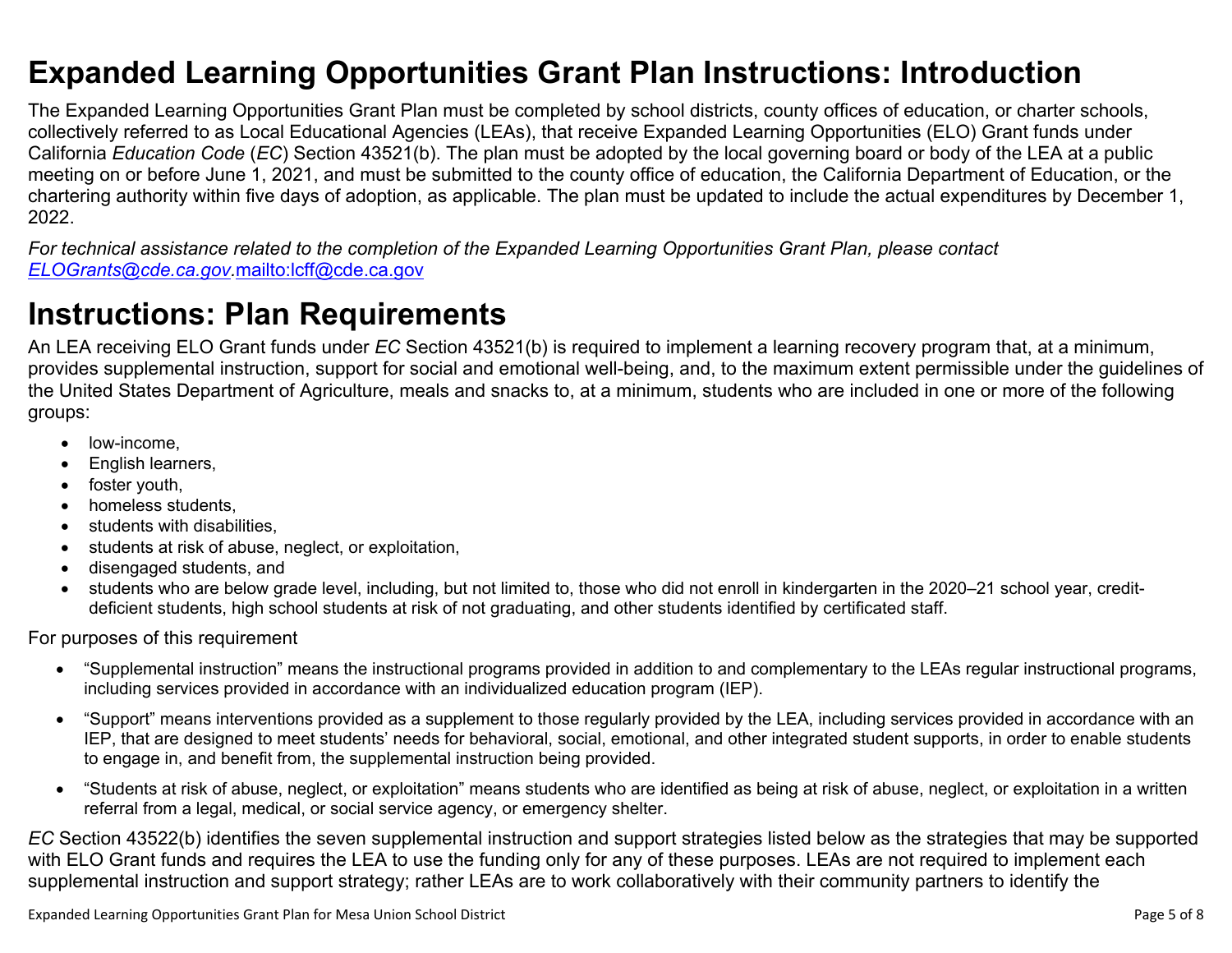supplemental instruction and support strategies that will be implemented. LEAs are encouraged to engage, plan, and collaborate on program operation with community partners and expanded learning programs, and to leverage existing behavioral health partnerships and Medi-Cal billing options in the design and implementation of the supplemental instruction and support strategies being provided (*EC* Section 43522[h]).

The seven supplemental instruction and support strategies are:

- 1. Extending instructional learning time in addition to what is required for the school year by increasing the number of instructional days or minutes provided during the school year, providing summer school or intersessional instructional programs, or taking any other action that increases the amount of instructional time or services provided to students based on their learning needs.
- 2. Accelerating progress to close learning gaps through the implementation, expansion, or enhancement of learning supports including, but not limited to, any of the following:
	- a. Tutoring or other one-on-one or small group learning supports provided by certificated or classified staff.
	- b. Learning recovery programs and materials designed to accelerate student academic proficiency or English language proficiency, or both.
	- c. Educator training, for both certificated and classified staff, in accelerated learning strategies and effectively addressing learning gaps, including training in facilitating quality and engaging learning opportunities for all students.
- 3. Integrated student supports to address other barriers to learning, such as the provision of health, counseling, or mental health services, access to school meal programs, before and after school programs, or programs to address student trauma and social-emotional learning, or referrals for support for family or student needs.
- 4. Community learning hubs that provide students with access to technology, high-speed internet, and other academic supports.
- 5. Supports for credit deficient students to complete graduation or grade promotion requirements and to increase or improve students' college eligibility.
- 6. Additional academic services for students, such as diagnostic, progress monitoring, and benchmark assessments of student learning.
- 7. Training for school staff on strategies, including trauma-informed practices, to engage students and families in addressing students' socialemotional health needs and academic needs.

As a reminder, *EC* Section 43522(g) requires that all services delivered to students with disabilities be delivered in accordance with an applicable IEP.

#### **Fiscal Requirements**

The following fiscal requirements are requirements of the ELO grant, but they are not addressed in this plan. Adherence to these requirements will be monitored through the annual audit process.

- The LEA must use at least 85 percent (85%) of its apportionment for expenditures related to providing in-person services in any of the seven purposes described above.
- The LEA must use at least 10 percent (10%) of the funding that is received based on LCFF entitlement to hire paraprofessionals to provide supplemental instruction and support through the duration of this program, with a priority for full-time paraprofessionals. The supplemental instruction and support provided by the paraprofessionals must be prioritized for English learners and students with disabilities. Funds expended to hire paraprofessionals count towards the LEAs requirement to spend at least 85% of its apportionment to provide in-person services.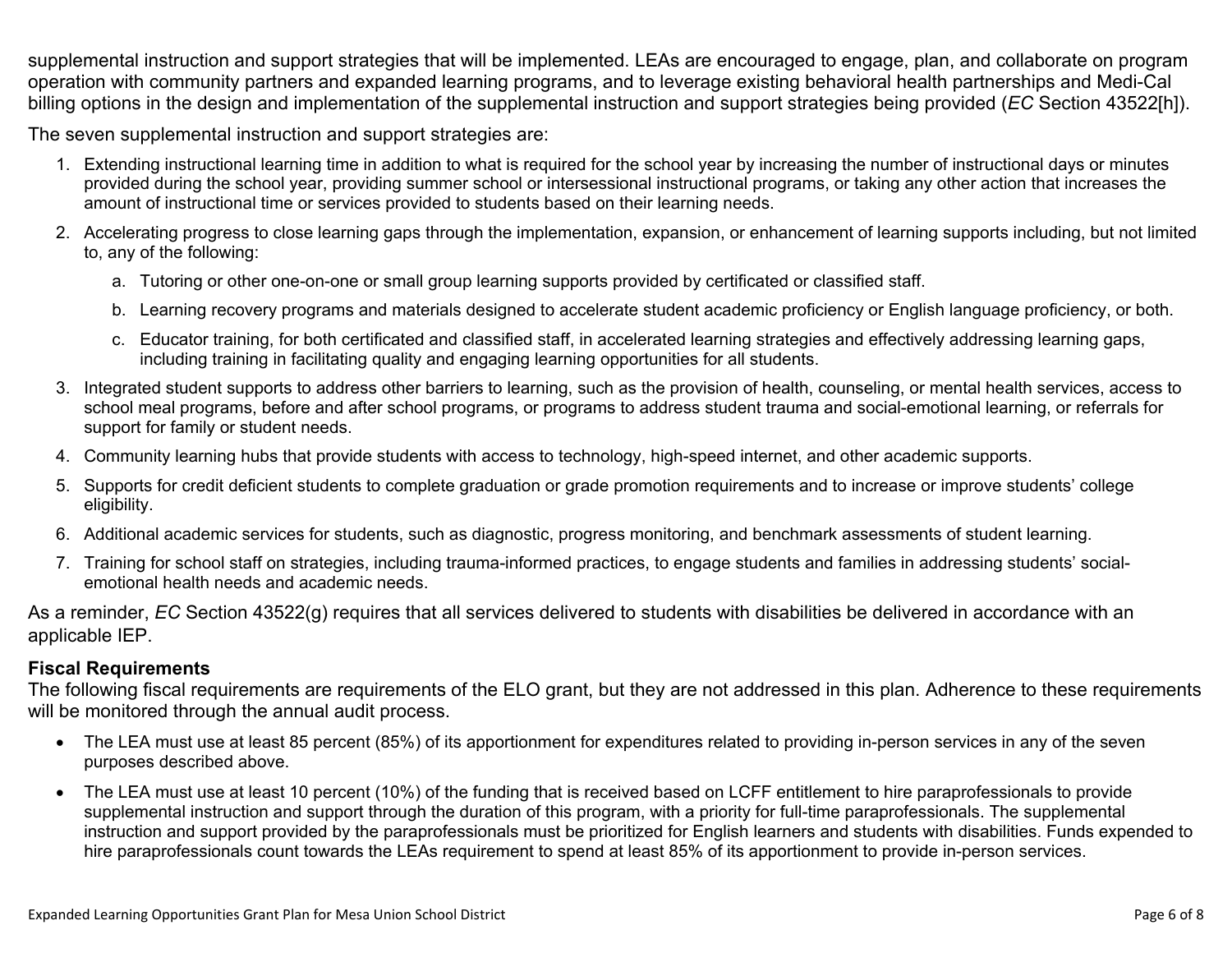<span id="page-6-0"></span> An LEA may use up to 15 percent (15%) of its apportionment to increase or improve services for students participating in distance learning or to support activities intended to prepare the LEA for in-person instruction, before in-person instructional services are offered.

# **Instructions: Plan Descriptions**

Descriptions provided should include sufficient detail yet be sufficiently succinct to promote a broad understanding among the LEA's local community.

#### <span id="page-6-1"></span>**A description of how parents, teachers, and school staff were involved in the development of the plan**

Describe the process used by the LEA to involve, at a minimum, parents, teachers, and school staff in the development of the Expanded Learning Opportunities Grant Plan, including how the LEA and its community identified the seven supplemental instruction and support strategies that will be implemented. LEAs are encouraged to engage with community partners, expanded learning programs, and existing behavioral health partnerships in the design of the plan.

#### <span id="page-6-2"></span>**A description of how parents and guardians of students will be informed of the opportunities for supplemental instruction and support.**

Describe the LEA's plan for informing the parents and guardians of students identified as needing supplemental instruction and support of the availability of these opportunities, including an explanation of how the LEA will provide this information in the parents' and guardians' primary languages, as applicable.

#### <span id="page-6-3"></span>**A description of how students will be identified and the needs of students will be assessed**

Describe the LEA's plan for identifying students in need of academic, social-emotional, and other integrated student supports, including the LEA's plan for assessing the needs of those students on a regular basis. The LEA's plan for assessing the academic needs of its students may include the use of diagnostic and formative assessments.

As noted above in the Plan Requirements, "other integrated student supports" are any supports intended to address barriers to learning, such as the provision of health, counseling, or mental health services, access to school meal programs, before and after school programs, or programs to address student trauma and social-emotional learning, or referrals for support for family or student needs.

#### <span id="page-6-4"></span>**A description of the LEA's plan to provide supplemental instruction and support**

Describe the LEA's plan for how it will provide supplemental instruction and support to identified students in the seven strategy areas defined in the Plan Requirements section. As a reminder, the LEA is not required to implement each of the seven strategies; rather the LEA will to work collaboratively with its community to identify the strategies that will be implemented. The plan must include a description of how supplemental instruction and support will be provided in a tiered framework that bases universal, targeted, and intensive supports on students' needs for academic, social-emotional, and other integrated student supports. The plan must also include a description of how the services will be provided through a program of engaging learning experiences in a positive school climate.

As a reminder, *EC* Section 43522(g) requires that all services delivered to students with disabilities be delivered in accordance with an applicable individualized education program. Additionally, LEAs are encouraged to collaborate with community partners and expanded learning programs, and to leverage existing behavioral health partnerships and Medi-Cal billing options in the implementation of, this plan (*EC*  Section 43522[h]).